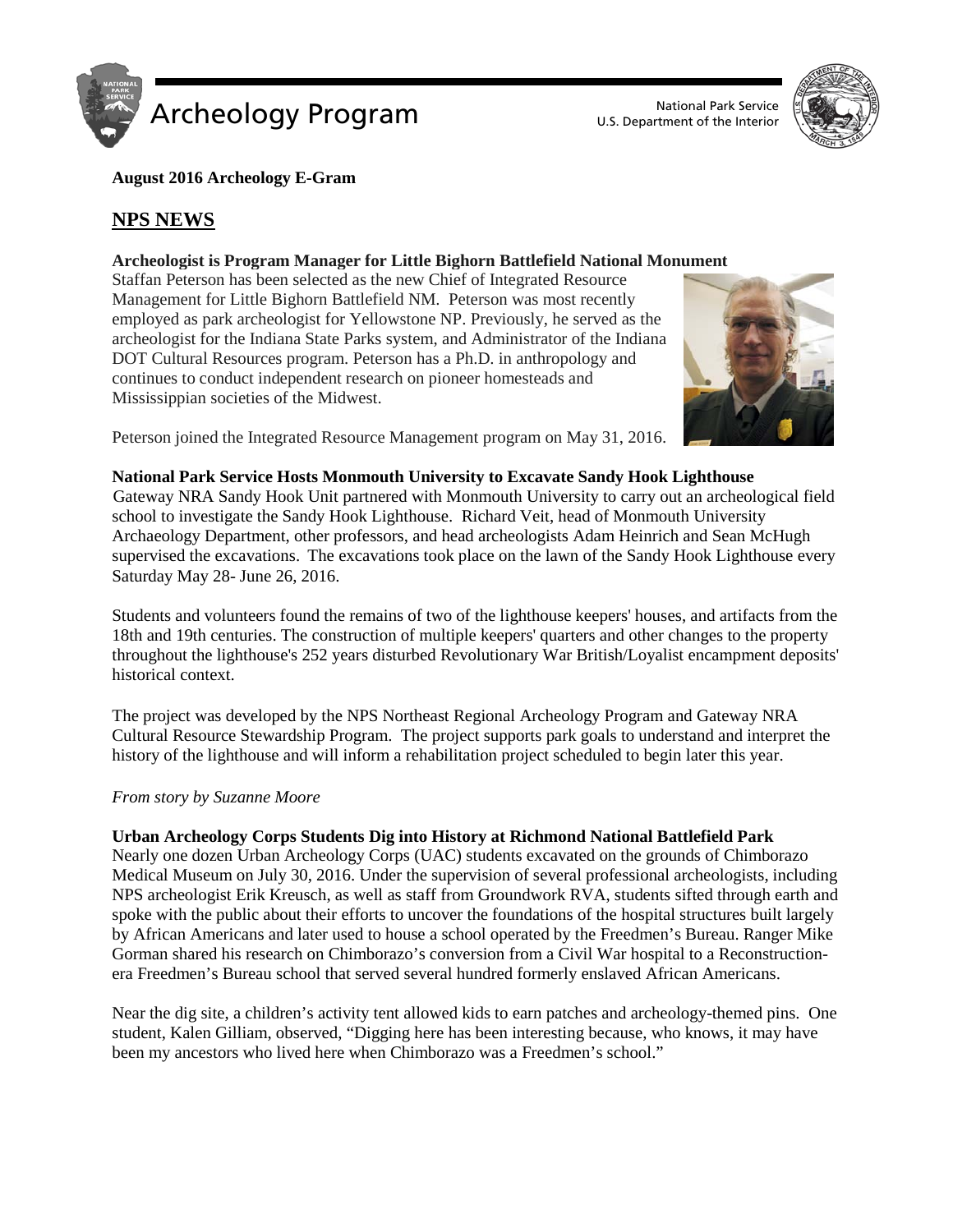This summer marks the second year Richmond's national parks have partnered with Groundwork RVA to host UAC students. Last year's Corps excavated a site at Gravel Hill, one of the earliest free black communities in Virginia. "We are excited to once again host the Urban Archeology Corps in Richmond," said David Ruth, superintendent of Richmond NBP and Maggie L. Walker NHS. "This is a tremendous opportunity to connect youth with their local communities and parks in a very meaningful way."



The Urban Archeology Corps (UAC) is a program to engage diverse youth aged 16-25 in local, impactful urban archeological projects. Through their work experience with the UAC, participants are familiarized with the National Park System, their local parks, and archeology; and acquire important professional skills. Now in its fifth year nationally, the UAC introduces youth to all facets of the archeological process including excavation, historic preservation, research, cataloguing, historic interpretation, and civic engagement; and instructs participants in the importance of stewardship and public preservation. In addition, youth are introduced to new career paths and learn important professional and academic skills, while utilizing digital technologies to create products that provide tangible demonstrations of the value of the program.

*From story by Andrea DeKoter*

#### **Capulin Volcano National Monument Celebrates 100 Years**

Along with signing the legislation to create the NPS, President Woodrow Wilson used the Antiquities Act to establish several national monuments in 1916, including Capulin Volcano NM. The land surrounding the extinct volcano had been withdrawn from public sale in 1891, but was not accorded monument status until August 8, 1916.

A local rancher, Jessie Foot Jack, was the first custodian for Capulin Volcano NM, from 1916 to 1921, as well as the first female custodian in the NPS. Jessie was married to William Howard Jack, a New Mexico rancher and president of the Crowfoot Cattle Company. Following her husband's untimely death, Jessie assumed his responsibilities. In order to ensure sole rights to graze cattle on the volcano, Jessie used her husband's political connections to secure the position of custodian for the monument.

Besides protecting a stellar example of an extinct volcano, the monument protects archeological resources. Evidence from the Folsom site, eight miles from Capulin Volcano, confirmed that Paleoindians utilized the area as early as ten thousand years ago. Likewise, Native American groups such as the Jicarilla Apache and the Ute hunted there until the arrival of the Spanish in 1541. Early explorers Don Francisco Vasquez de Coronado and Juan de Padilla passed through Capulin area, paving the way for Europeans and a transformation of the cultural landscape over the next 350 years.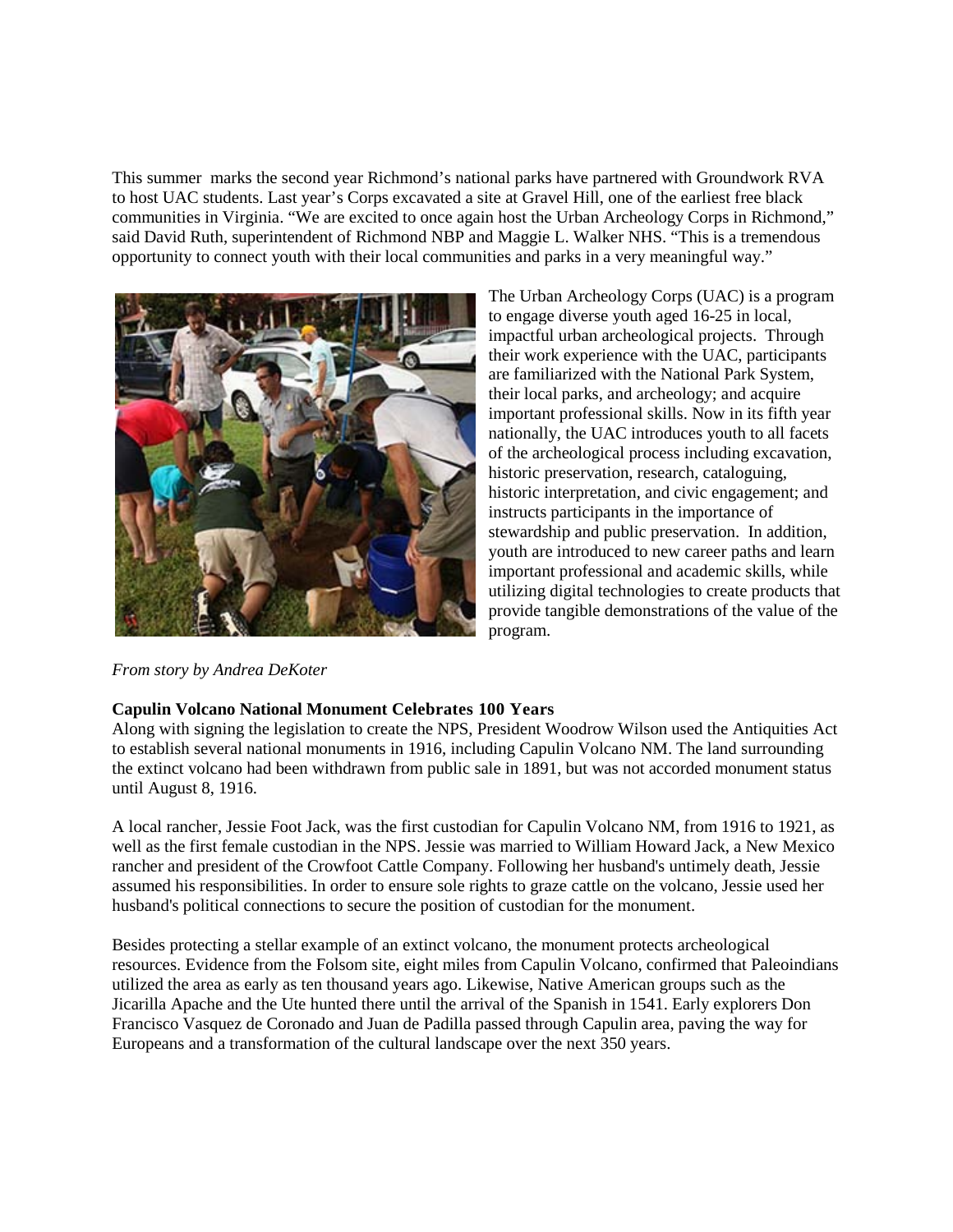Spain controlled New Mexico until August 1821 when Mexico declared independence. Tensions between the U.S. and Mexico erupted in the Mexican-American War 1846. The war ended in 1848 and officially made New Mexico a territory of the United States. The Granada-Fort Union Military Freight Route passed directly south and east of Capulin Volcano's base, and promoted the cattle industry. The industry created a profitable economy for Great Plains which remains to this day. By 1891, the Spanish and Mexican empires had fallen, and Native Americans were confined to reservations.

To learn more about Capulin Volcano National Monument, go to https://www.nps.gov/cavo/index.htm



#### **National Historic Landmarks Committee to Consider Archeological Sites**

The National Historic Landmarks Committee will hold a meeting to consider new and amended nominations on October 18-19, 2016, in Washington, D.C. Two archeological properties will be nominated for their national significance under Criterion 6 this fall, the Biesterfeldt Site in North Dakota and the Walrus Islands Archeological District in Alaska.

The Biesterfeldt Site is a Cheyenne earth lodge village site dated to the middle decades of eighteenth century, ca. 1724-1780. As the only known representative of that relatively brief period in Cheyenne history during which they pursued a horticultural way of life, the archeological site has the potential to yield critical information. It is the only known earth lodge village site in the Red River drainage system. Recent geophysical investigations demonstrate that the archeological integrity at the site is outstanding in spite of superficial damage over certain parts caused by past agricultural practices.

The Walrus Islands Archeological District is one of the few places that provide evidence of human occupation of the Bering Sea continental shelf when sea levels were substantially lower than present. The district includes land and sea encompassing Summit, High, Crooked and Round Islands in southwestern Alaska. On Round Island, archeological remains of walrus hunting date to at least 6,000 years ago and provide evidence of the earliest human-walrus relationship in the nation.

Four additional properties containing contributing or noncontributing archeological components will be presented during the fall 2016 NHL committee meetings. They include the Maison Olivier, Pauli Murray Family Home, Ball's Bluff Battlefield Historic District, and the George Read II House.

The event is open to the public. It will be held at the Charles Sumner School Museum, 1201 17th Street NW, Washington, DC 20036.

Details about all of the nominations can be found at https://www.nps.gov/nhl/news/fall2016mtg.html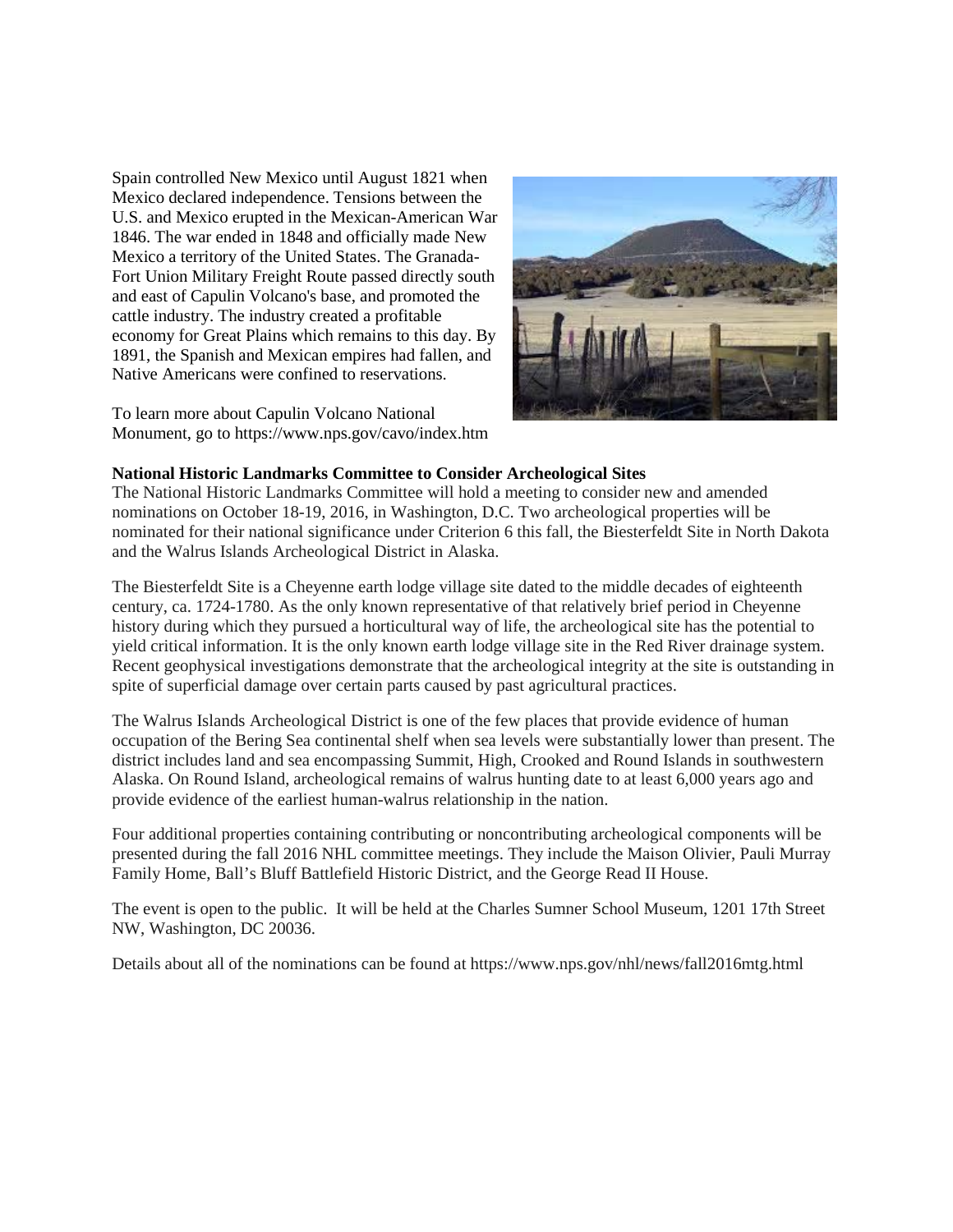

#### **NPS Archeologist Featured in Scuba Article**

NPS Submerged Resource Center (SRC) manager Dave Conlin was featured in *The Real-Life Superheroes of Scuba Diving* in *Scuba Magazine*. Author Travis Marshall interviewed Conlin along with four other divers who devote their lives to helping people and the planet. They include the world's most successful cave rescue diver; director of a project to eliminate the invasive lionfish in the Caribbean; founder of an organization to introduce disabled people and veterans to diving; and a diver who developed a medic technician course for divers to respond to diving medical emergencies.

Conlin joined the NPS in 2000 because "The most interesting, forward thinking underwater archeology was done by the NPS." The work takes Conlin and his team all over the world; currently, the SRC is working with the Smithsonian on a project to study slave-trade wrecks off Africa. They are driven by a commitment to preserve submerged cultural resources for the public (and a desire to wear really cool diving gear!).

Read the entire article at [http://www.scubadiving.com/real-life](http://www.scubadiving.com/real-life-heroes-scuba-diving)[heroes-scuba-diving](http://www.scubadiving.com/real-life-heroes-scuba-diving)

#### *By Karen Mudar*

#### **Bourne Pleads Guilty to Looting Native American Artifacts from Public Lands**

Jonathan Bourne has pled guilty to two felony counts of looting of artifacts from public lands. The case stems from a yearlong investigation by the USFS, NPS, BLM and the USACE after photos of Bourne digging a wooden bow out of a melting glacier appeared on a hiking club website. Wooden splinters recovered at the glacier by archeologists matched the bow in Bourne's possession.

A federal grand jury in 2015 charged Bourne with eight counts of unlawful transportation of archeological resources removed from public lands; six counts of unauthorized excavation, removal, damage or defacement of archeological resources removed from public lands; six counts of injury or depredation to government property; and one count of possession of stolen government property. If convicted of all counts, Bourne would have faced up to 50 years in prison. He also would have faced forfeiture of all vehicles and equipment used in connection with the violations.

Under a plea agreement, Bourne admitted to unlawfully removing glass trade beads in 2010 from a prehistoric cremation and burial site in the Humboldt-Toiyabe NF. A year later, he unlawfully altered a prehistoric site in Death Valley NP by removing a tool made from a bighorn sheep horn and three etched stone tablets considered sacred to the Timbisha Shoshone tribe.

Bourne faces a maximum statutory penalty of two years in prison and a \$20,000 fine for each of the two felony counts. However, "the government has agreed not to request any time in custody for Mr. Bourne," Lauren Horwood, a spokeswoman for the U.S. attorney's office, said. Bourne agreed to pay \$249,372 to curate and store 20,000 artifacts that federal agents found in his home.

*From story by Louis Sahagun, Los Angeles Times*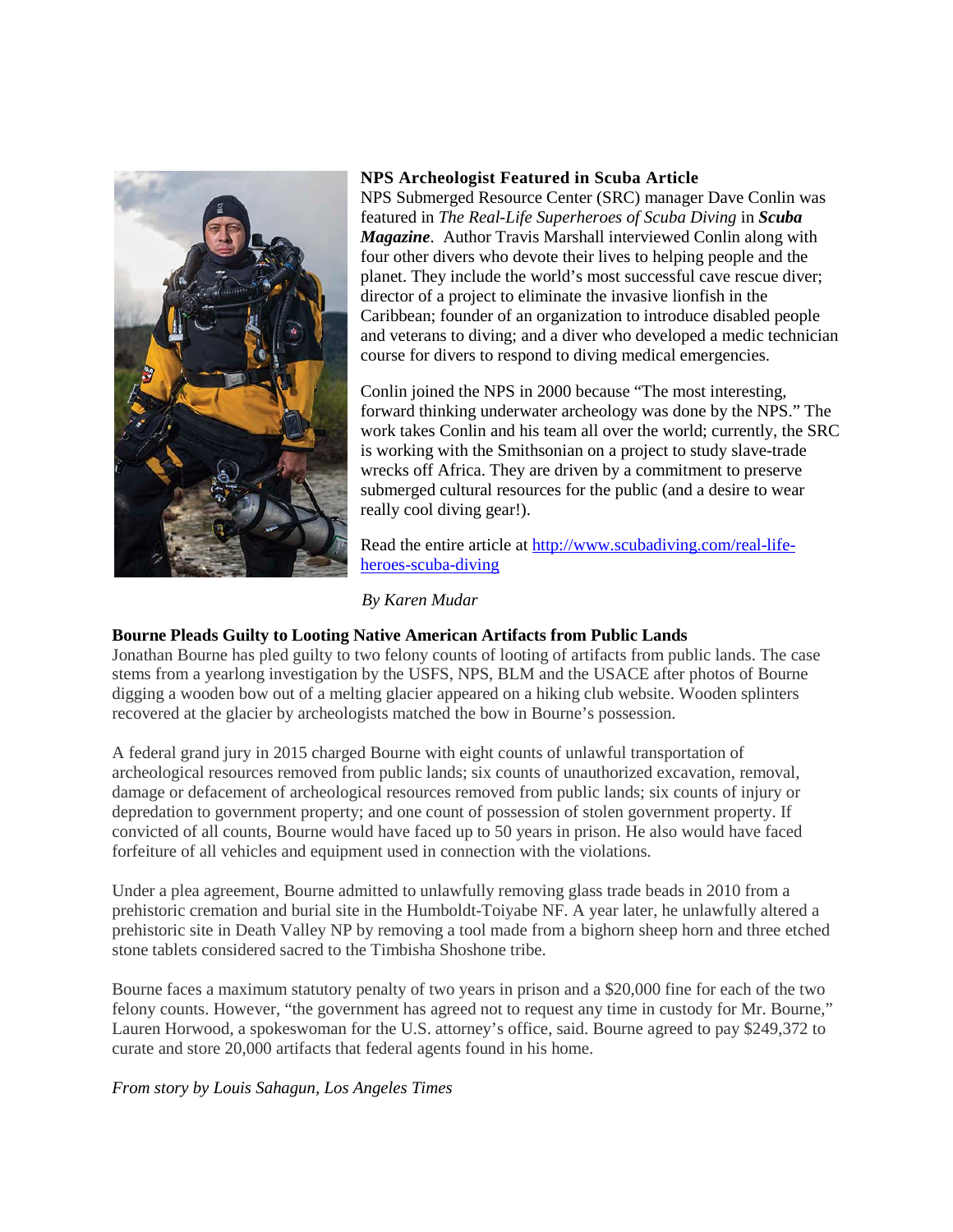#### **Arizona Man Must Pay \$8,707 for Damaging Archaeological Site**

James Ioli has been convicted of removing Native American artifacts from an archeological site in southern Arizona. Prosecutors say Ioli visited a site managed by the BLM numerous times in April and May 2012. Ioli was convicted of excavating and removing numerous artifacts, including pottery, arrowheads and grinding stones. A judge ordered Ioli to pay \$8,707 to the BLM for restoration and repair of the site. Federal prosecutors say 69-year-old David James Ioli also was sentenced to five years of probation. He must turn over all artifacts he took and not enter lands owned by the BLM, NPS or FWS.

*From news story in Chron*

## **FEDERAL NEWS**

**Bureau of Land Management Halts Sale of Land Near Chaco Culture National Historical Park** In June 2016 the BLM's Farmington Field Office announced that the October 19, 2016, sale of 2,122 acres of public land near Chaco Culture NHP is cancelled. The Western Energy Alliance, a Denver-based pro-industry group, filed a lawsuit challenging the BLM to follow provisions in the Mineral Leasing Act that mandates that lease sales for oil and gas development be held four times a year.

Paul Reed, a Chaco scholar and a preservation archeologist with Tucson-based Archaeology Southwest, is seeking a permanent deferment of any leasing for oil and gas development on public land within a 10 mile radius of the World Heritage Site.

*From story by James Fenton, Farmington Daily Times*

### **Santa Elena Fort Found After Decades-Long Search**

Archeologists have identified the remains of a 16th-century Spanish fort on what is now Marine Corps Recruit Depot, Parris Island. University of South Carolina archaeologist Chester DePratter and University of Georgia anthropologist Victor Thompson have been working on the Santa Elena site since 2014.

The settlement was founded in 1566 by Pedro Menendez de Aviles. Its whereabouts remained a mystery until 1979, when archeologists found evidence while digging on the Parris Island golf course. The fort was founded in 1577 by Pedro Menedez Marquez. The outpost went up in six days to protect against an attack by Native Americans.

The general location of the fort had been noted using documents archived in Spain. The remains were discovered in June 2016 using radar and magnetometers. Traditional investigation methods had failed to locate the remains of the structure. The discovery will be published in the Journal of Archaeological Science: Reports

*From story by Stephen Fastenau, The Beauford Gazette*



#### **The Federal Archeologist's Bookshelf**

*Crafting Preservation Criteria* by John H. Sprinkle, Jr. New York: Routledge 2014

This account of the development of criteria for assessment of the significance of nominations to the National Register of Historic Places and National Historic Landmarks Program is a major contribution to the literature on historic preservation in the United States. Not intended as an introduction, this book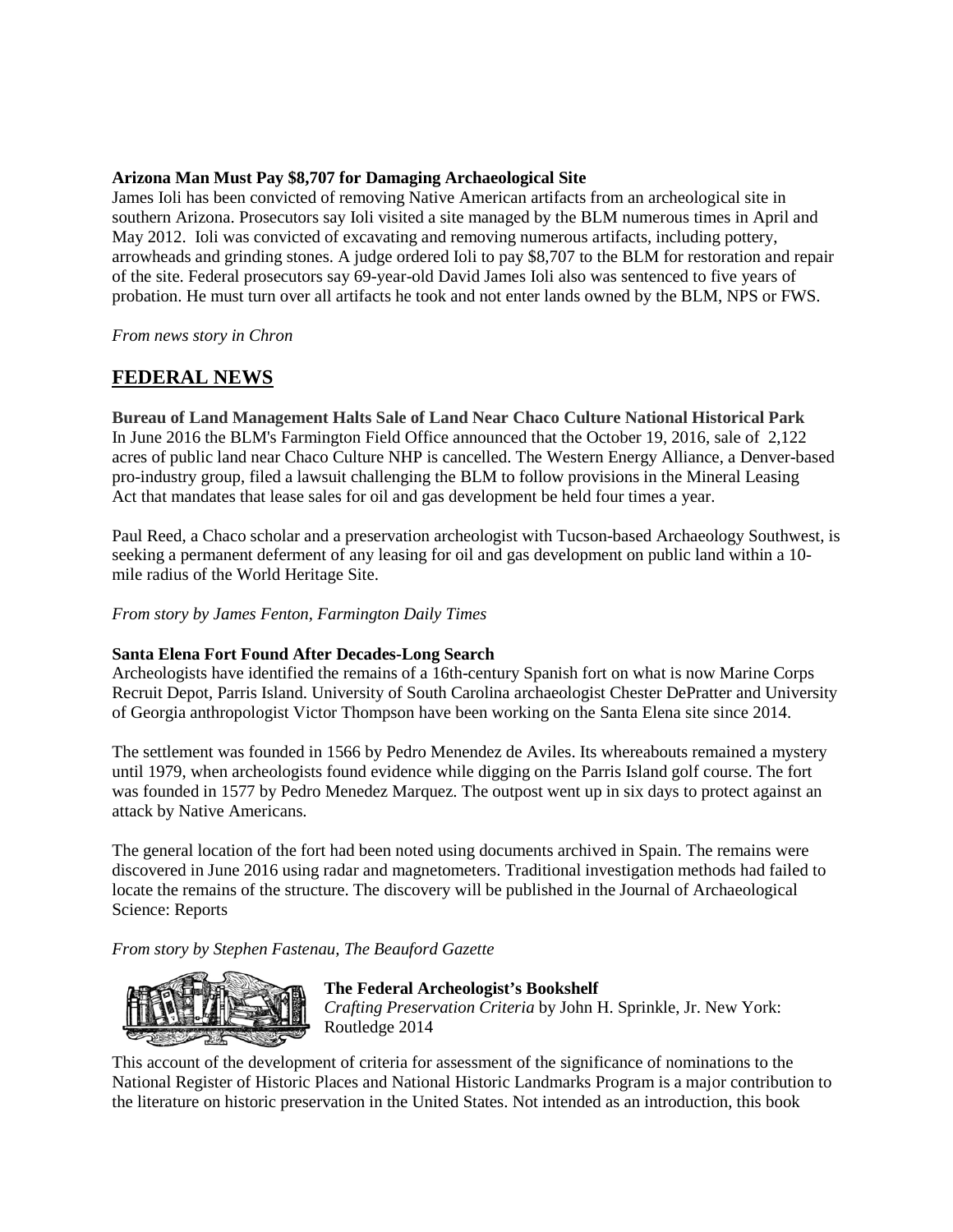provides a detailed context and accounting of the development of the National Register criteria that affect the listing of archeological sites in the register.

Sprinkle discusses a series of issues about the definition of national significance and development of criteria for recognizing significant historic properties. *Chapter 5 – A More Difficult Problem* examines events leading to the establishment of Criterion D and will be of special interest to archeologists. Decisions about archeological undertakings were driven by Cold War priorities and archeologists convinced U.S. politicians that their profession merited government support because the Soviets were aggressively funding scientific archeological projects. These political developments influenced National Register criteria.

Sprinkle's career, which spans both private consulting and Federal service, gives him a particular appreciation for development of National Register criteria. During his 10 years as a private consultant, Sprinkle was responsible for over 120 projects carried out in 35 states. In his Federal career, he served as the supervisory historian for the National Historic Landmark Survey and Deputy Director of the Federal Preservation Institute. Currently, Sprinkle is the NPS Bureau Historian.

*Crafting Preservation Criteria,* however, developed from a series of essays Sprinkle wrote in the course of teaching, particularly his interest in the origin of the fifty-year rule, which maintains that a property must be at least fifty years old to be listed on the National Register. It will be essential reading for the serious student of the history of American archeology, as well as Federal and public archeologists.

#### **Antiquities Act Expands Papahanaumokuakea Marine National Monument**

President Obama added more than 442,000 square miles to the Pacific Ocean wildlife refuge northwest of Hawaii on August 26, 2016, quadrupling its size and cementing its status as the largest marine protected area on earth. The action will make it illegal to conduct any commercial fishing and any type of mineral extraction in the expanded Papahanaumokuakea Marine NM, the original 140,000 square miles of which was first protected by President George W. Bush in 2006 and designated a World Heritage Site in 2010.

Papahānaumokuākea Marine NM holds historical and cultural significance, both for native Hawaiians, who consider it a sacred place, and veterans and war history buffs. Shipwrecks and downed aircraft from the World War II Battle of Midway dot the ocean floor in the protected area, including the wreckage of five aircraft carriers. Four of the carriers—the *Akagi*, *Kaga*, *Soryu*, and *Hiryu*—were part of the Japanese fleet that attacked Pearl Harbor, while the fifth—the USS *Yorktown*—was part of the U.S. naval force that ambushed them six months later. The monument, thus, protects sites of international cultural significance.

For more information about Papahanaumokuakea Marine National Monument, go to http://www.papahanaumokuakea.gov/

The NPS Archeology Program maintains information about national monuments dedicated through the Antiquities Act for the benefit of the American public. For more information about national monuments, go to<https://www.nps.gov/archeology/sites/Antiquities/index.htm>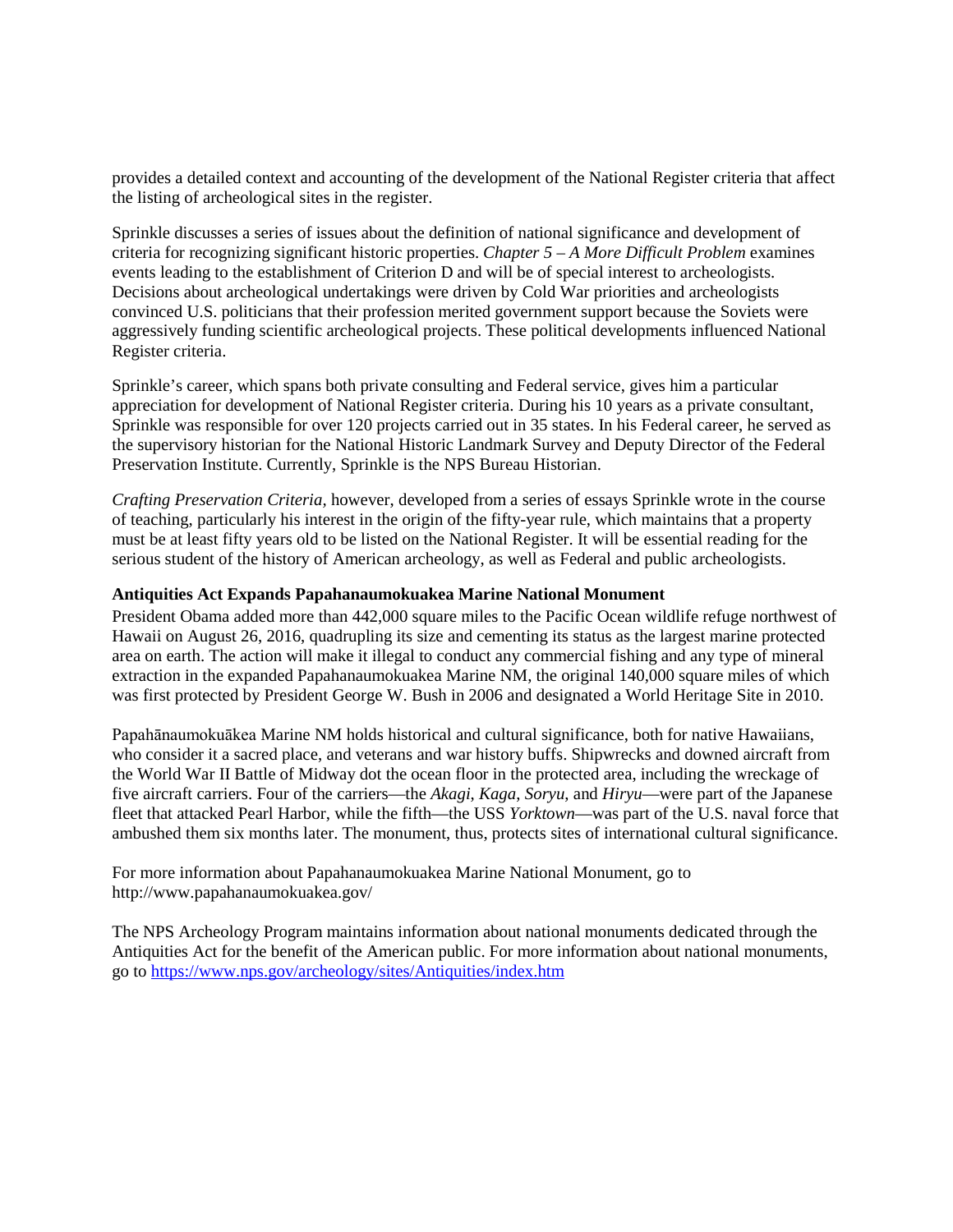

# **GRANTS AND TRAINING**

#### **NPS Archeologist Position**

The Big South Fork National River and Recreation area is hiring an archeologist. The position is the lead cultural resources specialist for Big South Fork and Obed Wild and Scenic River. The vacancy announcement is open and is being advertised both Merit Promotion (applications will be accepted from status candidates and VEOA eligible) and Open-Competitive (applications will be accepted from United States citizens).

Archeologist, GS-0193-11 1 vacancy - Oneida, Tennessee Salary: \$48,968.00 - \$77,019.00 / Per Year Open Period: Monday, August 15, 2016 through Tuesday, September 6, 2016 Position Information: Permanent - Full Time Open Announcement: <https://www.usajobs.gov/GetJob/ViewDetails/447096200/> Merit Promotion Announcement: <https://www.usajobs.gov/GetJob/ViewDetails/447096300/>

#### **National Park Service Offers Training in Metal Detecting for Archeologists**

A workshop for archeologists in metal detecting is sponsored by the NPS National Center for Preservation Technology and Training (NCPTT), the Friends of NCPTT, Connor Consulting, and hosted by the LAMAR Institute. The workshop will be held November 18 - 20, 2016, in Rincon, GA. The course is a 2.5 days: day one being an introduction to metal detectors and metal detecting capabilities, followed by a day and a half of a field practicum.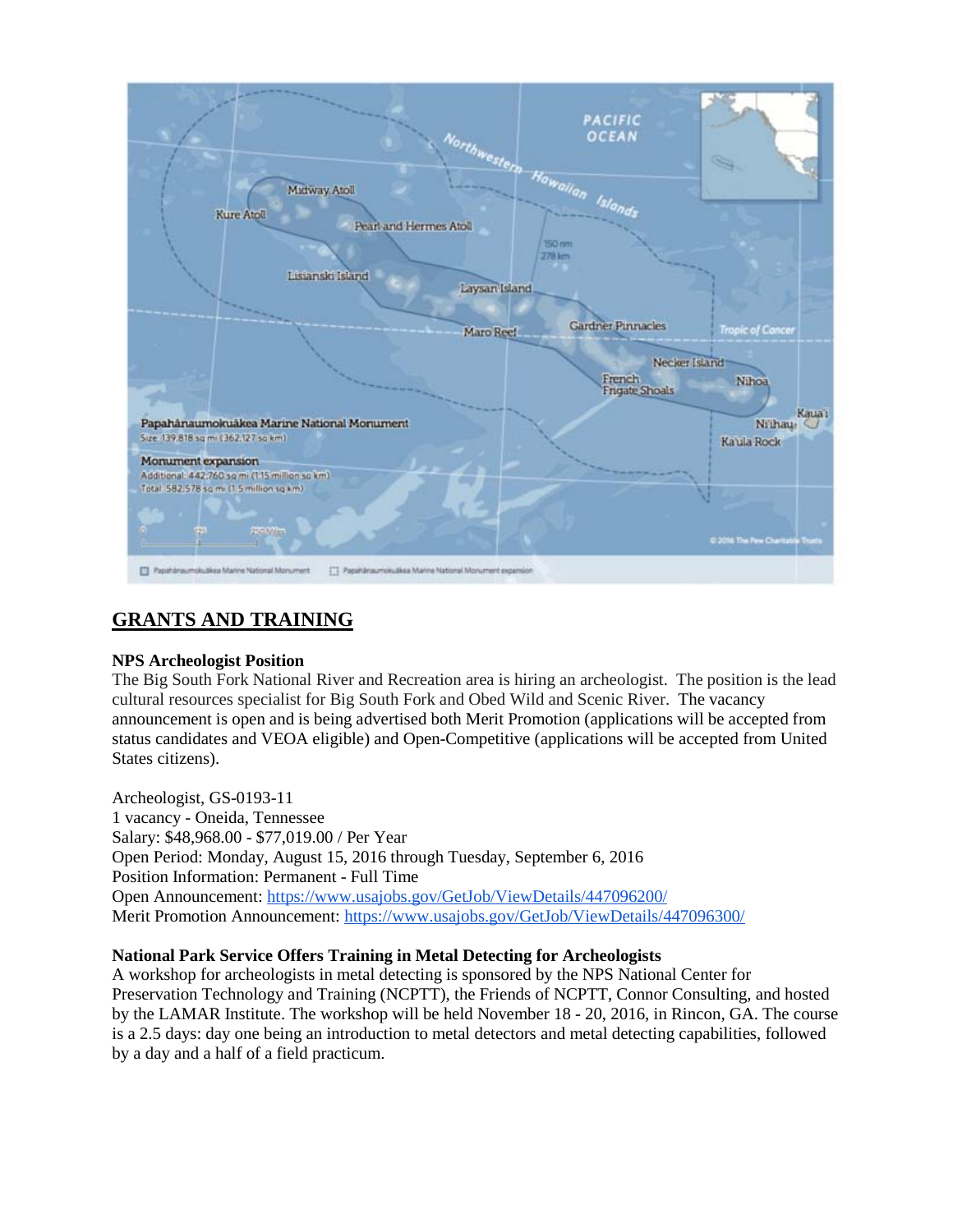Trainees will gain an understanding of equipment capabilities and interpretive value of data. This course also will be helpful to managers who contract representatives or prepare contract requirements, as well as to archeologists who review reports. Trainees will acquire knowledge to assist in determining appropriate use of a metal detector on a project.

Classroom portion will be held at the New Ebenezer Retreat and Conference Center, Rincon, GA. Classes will be held in the Mildred Kessler Building. The field portion of the training will be held on the site of the New Ebenezer Revolutionary War defenses. Tuition: \$300.00

The Retreat Center also offers lodging and meals: 2887 Ebenezer Road, Rincon, GA 31326; tel. (912) 754-9242; website [www.newebenezer.org](http://r20.rs6.net/tn.jsp?f=001KKCX3OOGXaigIDgk4jN3ql1X0RCjGHiD_-e_BUXL657abEWRX9bioE1t26bjWQA5X9aVHIoIK0YjVgKFRZtA-UE1vF5J1EwBDhgoG5eB4Kz7Vh67P6KqL3CBV-GrDY2txmuN83nHJD-87v1s8r_nArWauEWVh0r7uMJRqlhMF70=&c=vWQgMNLDYwBYNpgiqNwMkT_hg6KCEpsjdAK2MbO-HWVeoatPX8xBuA==&ch=MrsTNLH4BDPlcyp1vNxKC-HCiYSDPro709bPxB0qB5yvWnL2w3Tr5g==)

**Contact:** Tad Britt; tel. (318) 521-5641; e-mail [Tad\\_Britt@nps.gov.](mailto:Tad_Britt@nps.gov)



**SLIGHTLY OFF TOPIC***:* **Enforcing Law, Protecting Resources: A Day in the Life of a Ranger** *From story by Don Gilman, St. George News*

BLM Ranger Scott Lowrey spends the greater part of his energies protecting the numerous cultural resources of southern Utah. Whether it is petroglyphs, cultural landscapes or the ruins of Fort Pearce, Lowrey devotes his time to ensuring there will be something left for future generations to enjoy. He also fills the role of rescuer, educator, tour guide and scientist.

When it comes to cultural, historical and paleontological resources, Lowrey said, much of their importance lies in the stories they tell. When those resources are disturbed, destroyed or stolen, the context of those stories is permanently lost. "It would be a true shame if a day came when we could not walk out and see these artifacts in place where they were left and learn from them," Lowrey said.

The area covered by the BLM St. George Field Office is vast. Some 629,000 surface acres in southwest Utah — from the Beaver Dam mountains in the west to the mesas near Zion NP in the east— are all part of the BLM St. George range. Yet, only two rangers are assigned to this network of public lands. At the Land Hill site in Santa Clara, dozens of petroglyphs from numerous eras have been carved into the sandstone. Bighorn sheep, horned figures, and abstract patterns overlook the Santa Clara River.

Unfortunately, more modern carvings, such as a smiley face and graffiti, have also shown up beside the petroglyphs. The BLM has been able to remove some of these, but others, such as the smiley face, are likely going to remain for the foreseeable future. "This happy face here is something we've not been able to repair. This is pecked deeply into the varnish and is actually going to take a little bit of conservation work to lift this," Lowrey said.

One of the more egregious examples of vandalism is when someone scratched "so easy a cavemen could do it" onto a boulder at the Land Hill site. Fortunately, the words were not chiseled deeply into the stone, and the BLM was able to erase most of the evidence of the words. Today, lichen grows over the rock and only close examination reveals any sign of the graffiti.